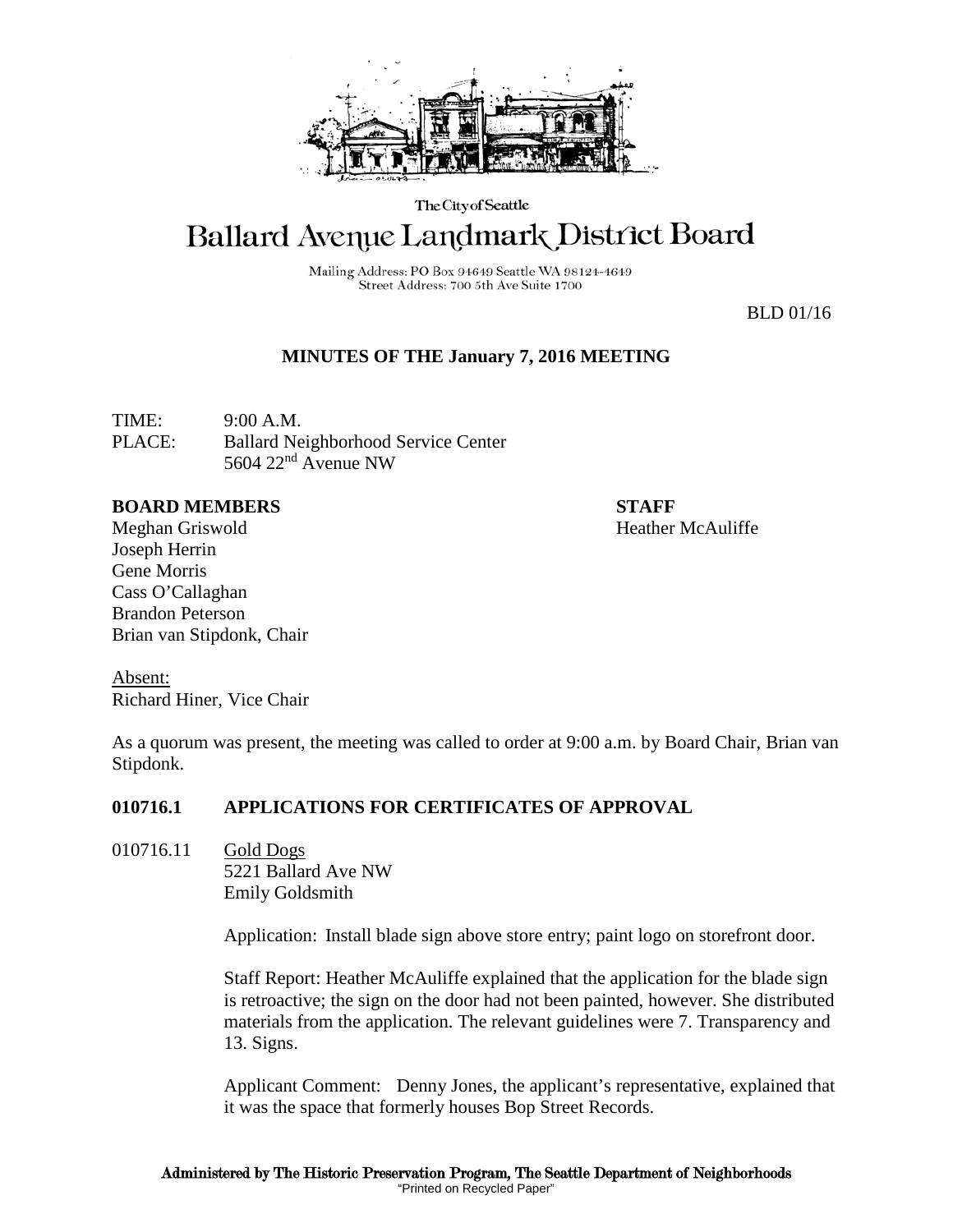Public Comment: There were no comments from the public.

Board Discussion: Board members concurred that the designs met the guidelines.

Motion: Brandon Peterson made a motion to approve the application as presented.

MM/SC/BP/JH

6-0-0

01071612 Pioneer Houses 5341 Ballard Ave NW Jeff Ruehlmann

Application: Install blade sign and light fixtures; install neon sign.

Staff Report: Heather McAuliffe distributed materials from the application. The relevant guideline was 13.

Applicant Comment: Tim Baker, the applicant representative, explained that they wanted a diminutive blade sign. He indicated that red was the choice for the neon sign that would face 22nd Ave NW.

Public Comment: There were no comments from the public.

Board Discussion: Board members concurred that the blade sign and the proposed light fixtures met the guidelines. There was a discussion about the bracket. Mr. Baker explained that the actual design would be a little less complex than shown in the exhibits. He showed a sample of what they intended, on his smartphone.

Board members reviewed the guidelines on neon signs and concurred that the proposed neon sign met the guidelines.

Motion: Brandon Peterson made a motion to approve the application as presented.

MM/SC/BP/JH 6-0-0

**010716.2 BOARD BUSINESS:** The Board discussed the history of the neon sign guidelines, and how proposed signage is discussed in its individual context.

#### **010716.3 APPROVAL OF MINUTES**

The Board members reviewed the minutes of the December 3, 2015 meeting.